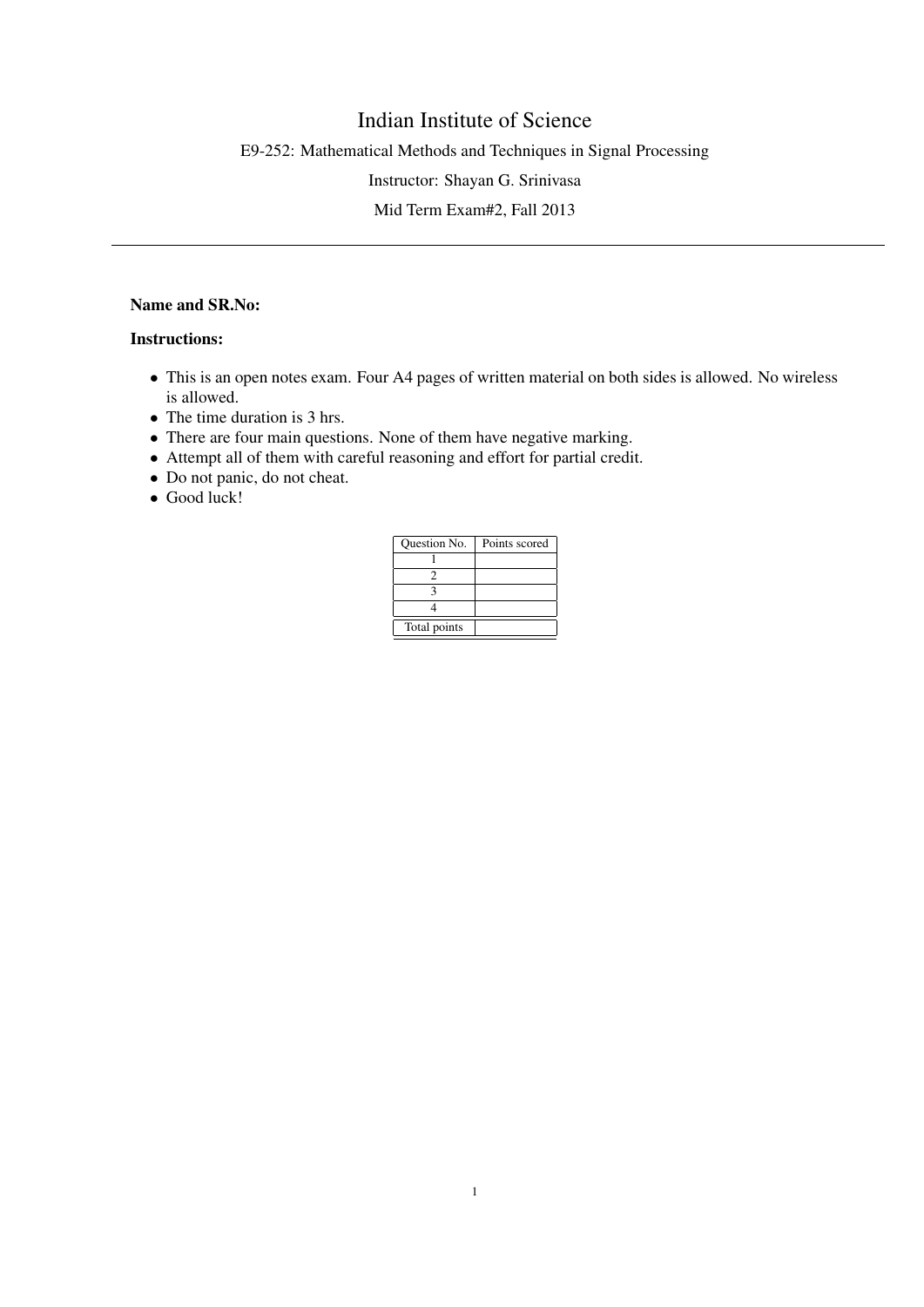PROBLEM 1: This problem has 2 parts.

(1) Simplify the multirate systems shown in Figure 1 as best as you can. Obtain the frequency response  $Y(z)$  in terms of  $X(z)$ . (15 pts.)



FIGURE 1. Two different multirate systems are shown in (a) and (b).

(2) Consider two systems shown in Figures 2 (a) and (b). Let  $k$  be some integer. Prove that the two systems are equivalent i.e.,  $y_0[n] = y_1[n]$  when  $h_k[n] = h_0[n] \cos \left[\frac{2\pi kn}{L}\right]$  $\left[\frac{\pi k n}{L}\right]$ . This is a structure where filtering followed by cosine modulation has the same effect as filtering with cosine modulated impulse response. Suppose  $L = 5$  and  $k = 1$ . Let  $X(e^{jw})$  and  $H(e^{jw})$  be sketched as in Figure 2 (c). Sketch  $Y(e^{jw})$ ,  $Y_0(e^{jw})$  and  $U(e^{jw})$  $(15 \text{ pts.})$ 



FIGURE 2. Two different interpolation systems are shown in (a) and (b). The input and base filter responses are shown as well in (c).

Hint: The Fourier transform for  $e^{j\omega_0 n}$  is  $2\pi\delta(\omega-\omega_0)$  for  $0<\omega< 2\pi$ .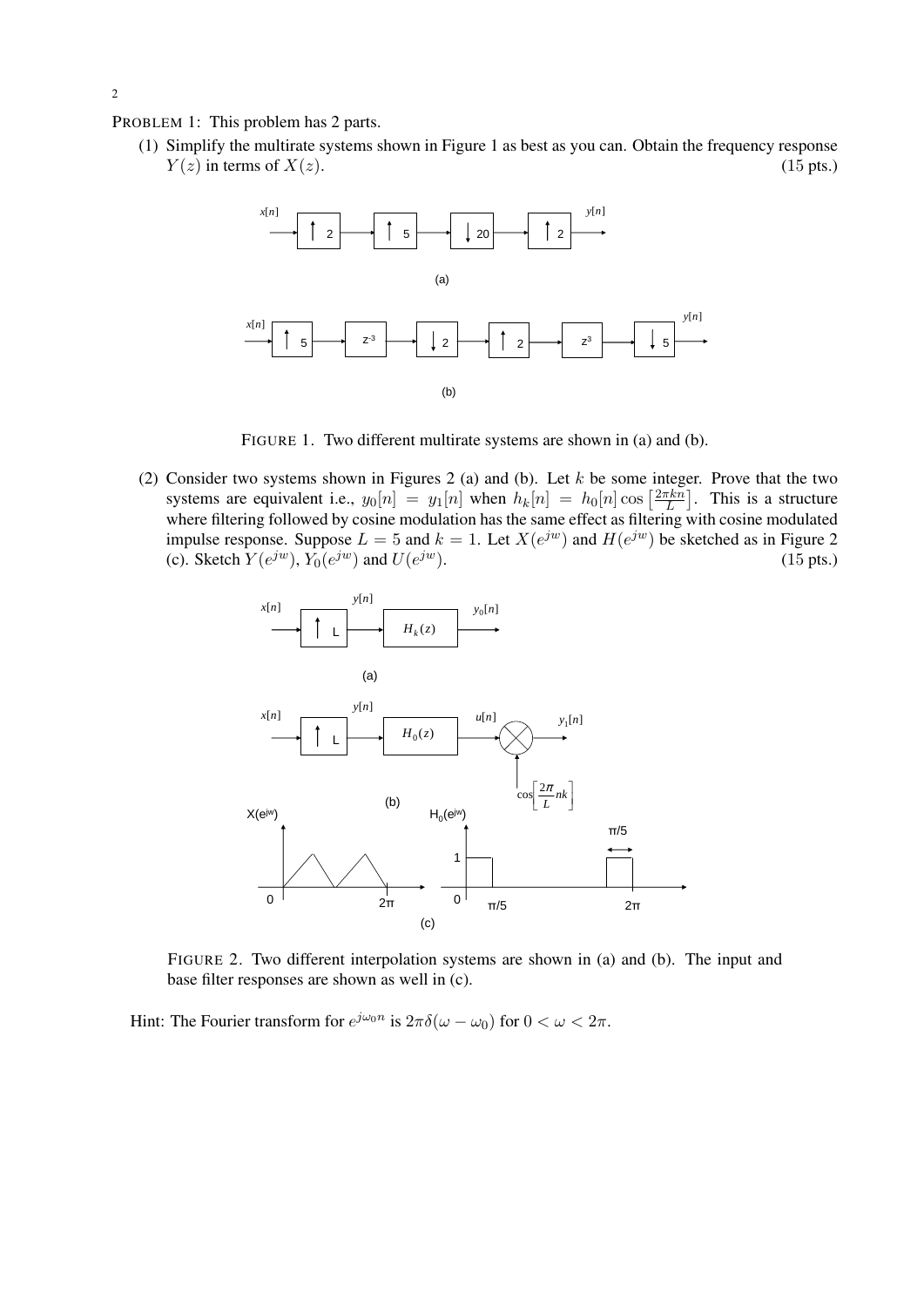PROBLEM 2: This problem has two parts.

(1) Examine if the system shown in Figure 3 is a perfect reconstruction system. Show all your steps clearly from first principles. (20 pts.)



FIGURE 3. Delay filter bank.

(2) It is desired to build a circuit that works twice as fast for filtering downsampled signals through the filter  $H(z) = \frac{1}{a+bz^{-1}}$ . How would you accomplish this? (5 pts.)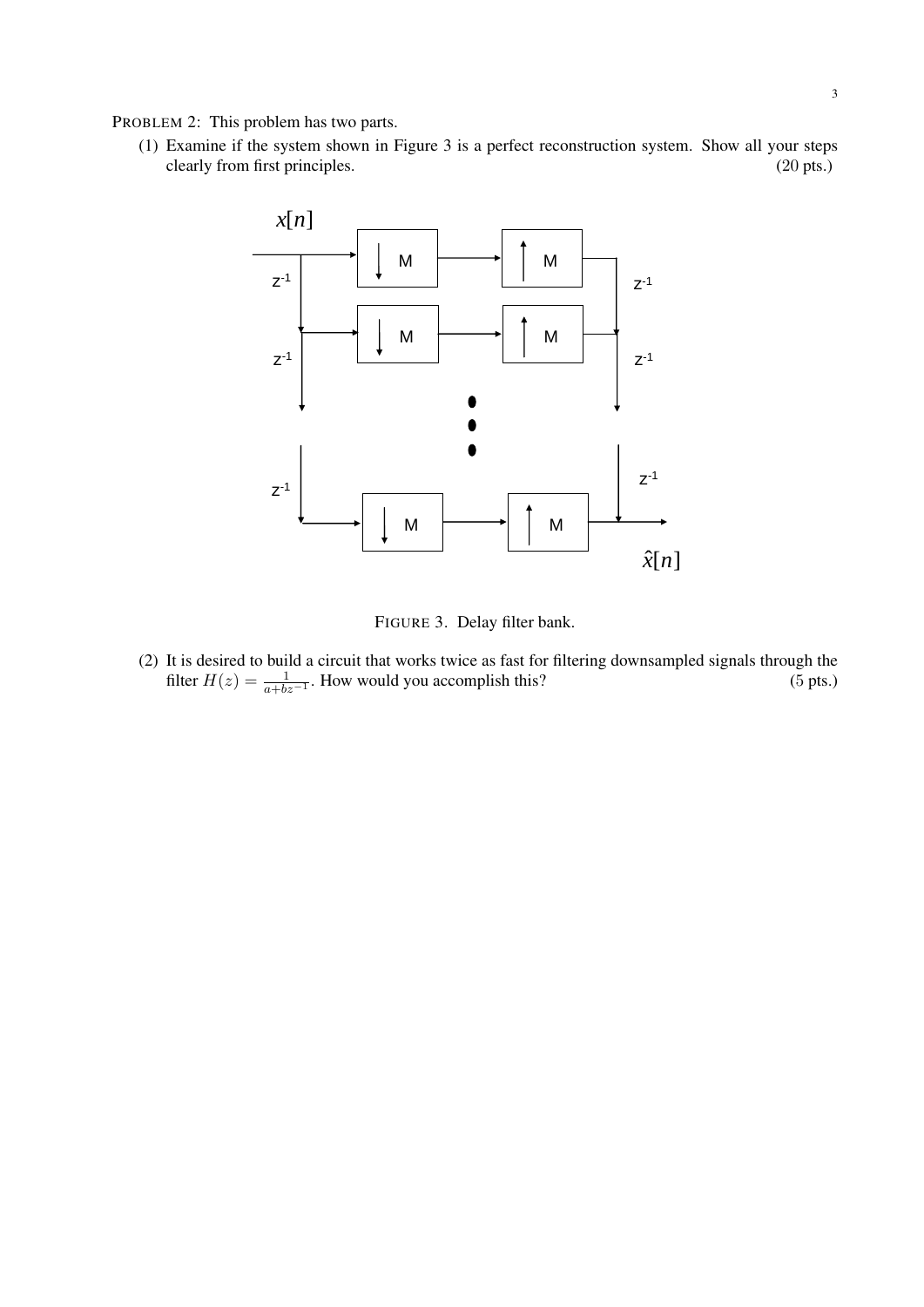PROBLEM 3: Let A be a linear transformation of vector x i.e.,  $y = Ax$ . Let  $C_x$  denote the covariance matrix of data vector x. In the class, we proved that the transform that decorrelates y corresponds to  $\Phi^T$  where  $\Phi$  is the unitary matrix of eigenvectors corresponding to  $C_x$ . Suppose we intend to transform the covariance of y to a scaled version of the identity matrix i.e.,  $C_y = \sigma^2 I$ . Show that  $A = \sigma \Lambda^{-\frac{1}{2}} \Phi^T$ , where  $\Lambda$  is a diagonal matrix of eigenvalues of  $C_x$ . Interpret the significance of this result geometrically for a scatter plot of 2-D points lying within an ellipse described by  $\frac{(x_1-\mu_1)^2}{a^2}$  $\frac{(-\mu_1)^2}{a^2} + \frac{(x_2-\mu_2)^2}{b^2}$  $\frac{-\mu_2}{b^2} = 1.$  (20 pts.)